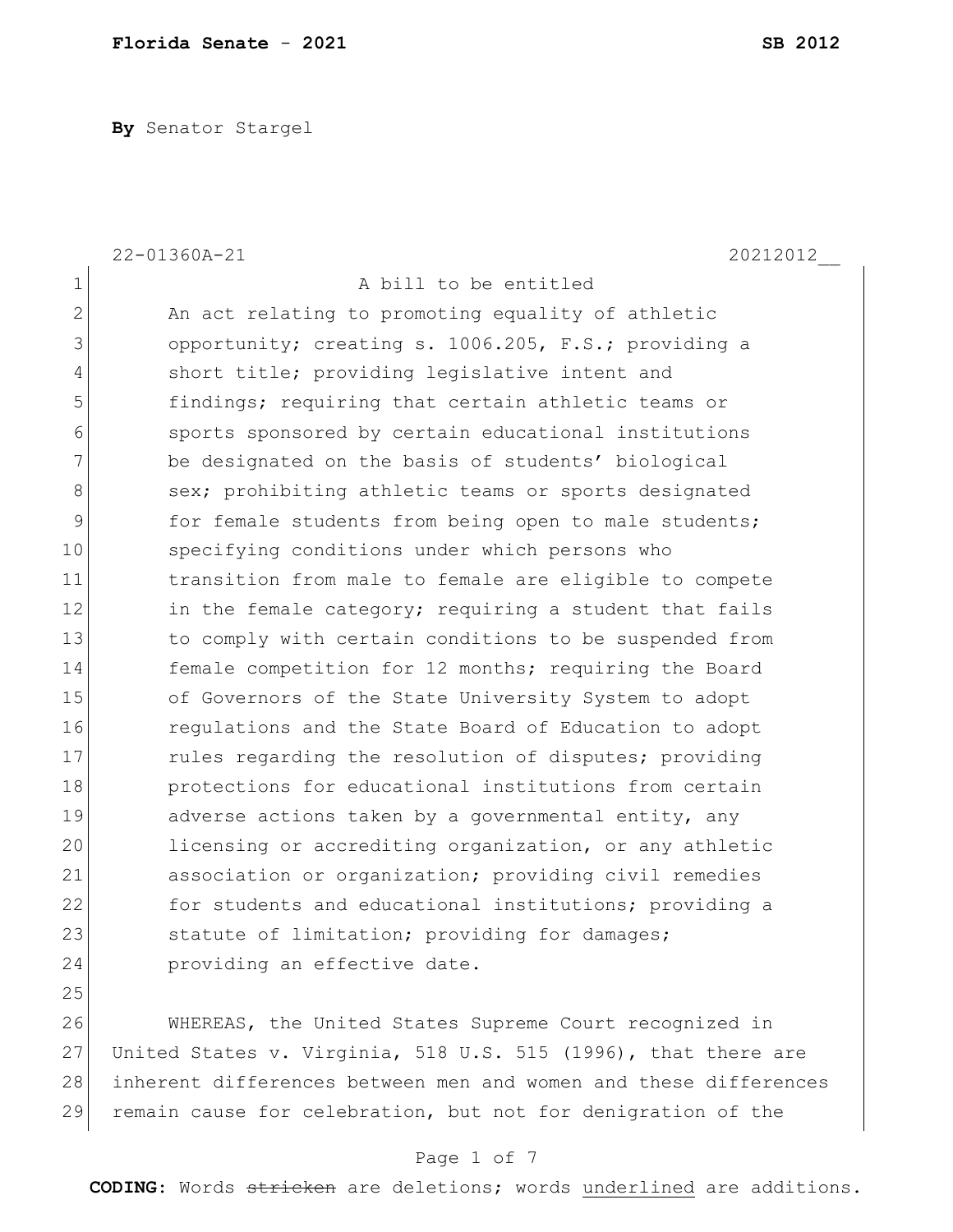22-01360A-21 20212012\_\_ members of either sex for artificial constraints on an individual's opportunity, and WHEREAS, the Supreme Court recognized that sex classifications may be used to compensate women for particular economic disabilities they have suffered, to promote equal employment opportunity, and to advance full development of the talent and capacities of our nation's people, and WHEREAS, one area where sex classifications allow for the full development of the talent and capacities of our nation's people is in the context of sports and athletics, and WHEREAS, the Olympic Games are considered the world's foremost sporting competitions in which thousands of male and 42 female athletes from more than 200 nations participate, and WHEREAS, the biological differences between females and males, especially as it relates to natural levels of 45 testosterone, explain the male and female secondary sex 46 characteristics, including physical strength, speed, and endurance, and 48 WHEREAS, after consulting with hundreds of athletes, doctors, and human rights experts, in November 2015, the 50 International Olympic Committee issued quidelines specifying that an athlete who has transitioned from male to female is eligible to compete if she demonstrates that her total 53 testosterone level in serum has been below 10 nmol/L for at least 12 months before her first competition, with the 55 requirement for any longer period to be based on a confidential case-by-case evaluation considering whether 12 months is a 57 sufficient length of time to minimize any advantage in women's 58 competition, and

#### Page 2 of 7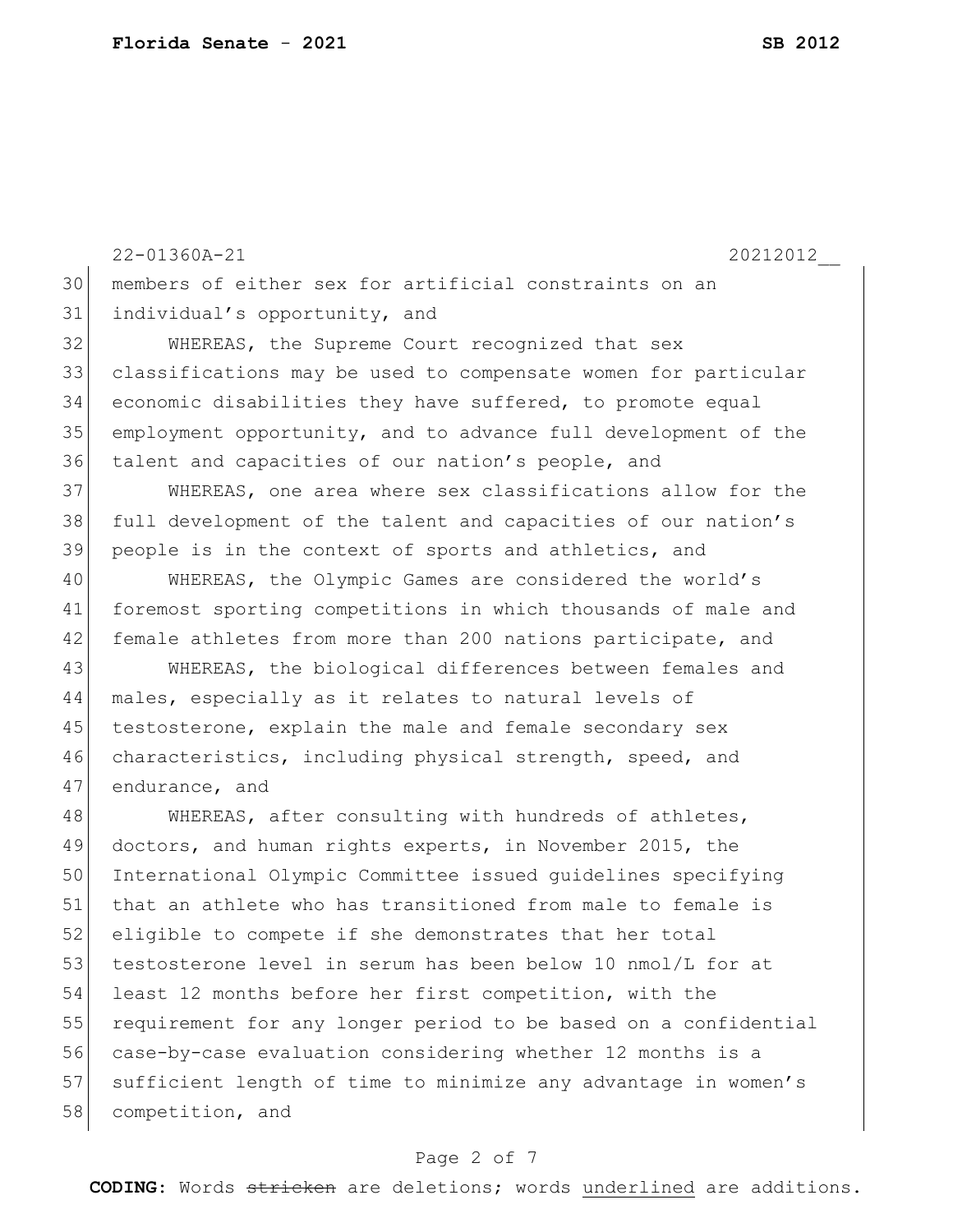|    | 22-01360A-21<br>20212012                                         |
|----|------------------------------------------------------------------|
| 59 | WHEREAS, the athlete's total testosterone level in serum         |
| 60 | must remain below 10 nmol/L throughout the period of desired     |
| 61 | eligibility to compete in the female category, and               |
| 62 | WHEREAS, these quidelines remain in effect and have              |
| 63 | successfully led to parity between athletes who have             |
| 64 | transitioned from male to female and cisgender female athletes,  |
| 65 | and                                                              |
| 66 | WHEREAS, the use of cross-sex hormone therapy is increasing      |
| 67 | nationwide and in this state, and                                |
| 68 | WHEREAS, the number of transgender athletes is also              |
| 69 | increasing in this state, and                                    |
| 70 | WHEREAS, athletes who have transitioned from male to female      |
| 71 | generally have higher levels of testosterone and may excel in    |
| 72 | physical strength, speed, and endurance in comparison to         |
| 73 | cisgender females, and                                           |
| 74 | WHEREAS, the increase in athletes who have transitioned          |
| 75 | from male to female has and will continue to displace cisgender  |
| 76 | female athletes in this state and prevent them from excelling in |
| 77 | athletic competitions, and                                       |
| 78 | WHEREAS, transgender athletes should compete against             |
| 79 | athletes with similar abilities, and                             |
| 80 | WHEREAS, this act, which requires the designation of             |
| 81 | separate sex-specific athletic teams, is necessary to redress    |
| 82 | past discrimination against female athletes and to avoid         |
| 83 | jeopardizing the equality of athletic opportunity in this state, |
| 84 | NOW, THEREFORE,                                                  |
| 85 |                                                                  |
| 86 | Be It Enacted by the Legislature of the State of Florida:        |
| 87 |                                                                  |
|    |                                                                  |

# Page 3 of 7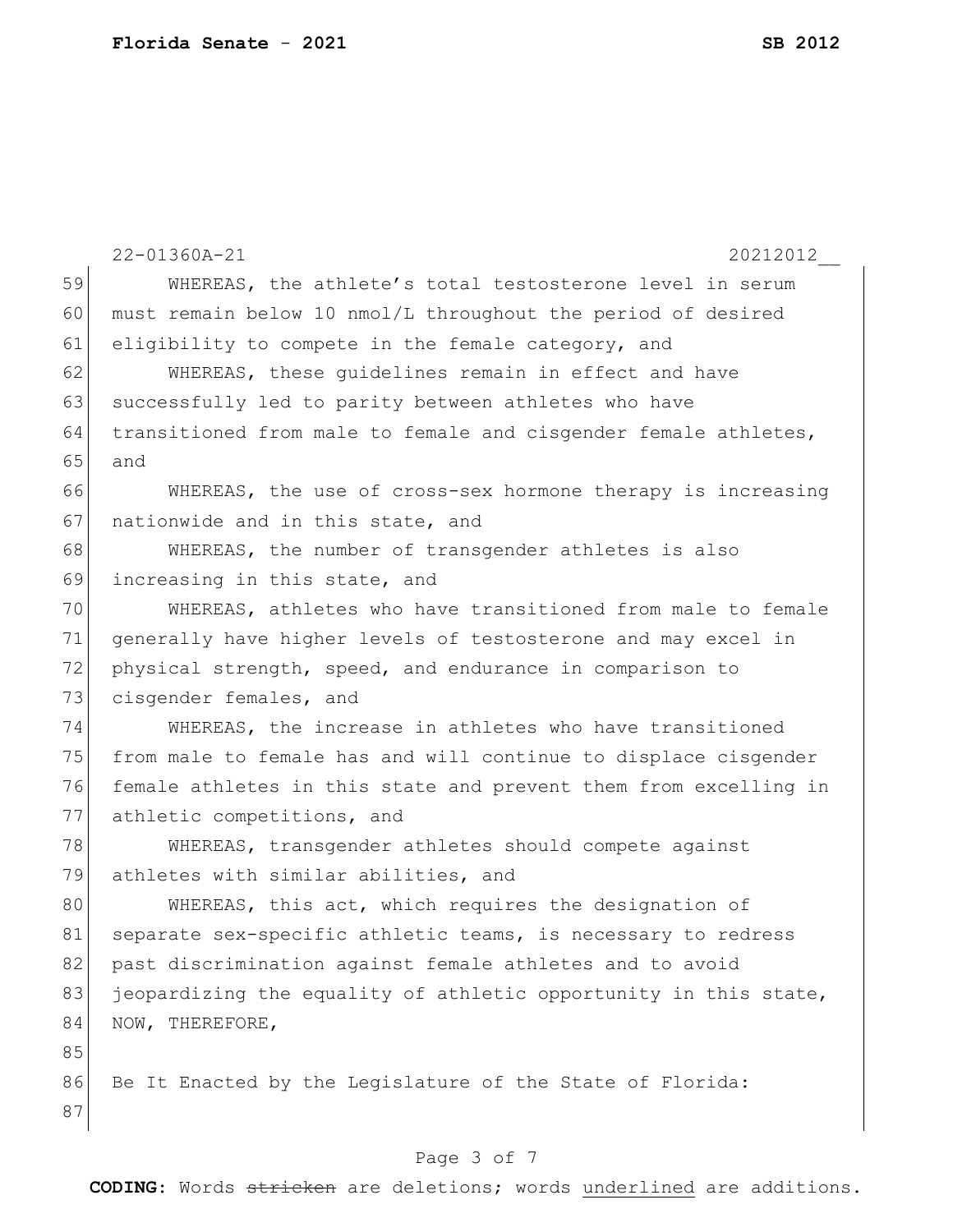|     | 22-01360A-21<br>20212012                                         |
|-----|------------------------------------------------------------------|
| 88  | Section 1. Section 1006.205, Florida Statutes, is created        |
| 89  | to read:                                                         |
| 90  | 1006.205 Promoting Equality of Athletic Opportunity Act.-        |
| 91  | (1) SHORT TITLE. - This section may be cited as the              |
| 92  | "Promoting Equality of Athletic Opportunity Act."                |
| 93  | (2) LEGISLATIVE INTENT AND FINDINGS.-                            |
| 94  | (a) It is the intent of the Legislature to provide               |
| 95  | opportunities for female athletes to demonstrate their strength, |
| 96  | skills, and athletic abilities and to provide them with          |
| 97  | opportunities to obtain recognition and accolades, college       |
| 98  | scholarships, and the numerous other long-term benefits that     |
| 99  | result from participating and competing in athletic endeavors.   |
| 100 | (b) The Legislature finds that promoting the equality of         |
| 101 | athletic opportunity is an important state interest. The         |
| 102 | Legislature finds that requiring the designation of separate     |
| 103 | sex-specific athletic teams or sports is necessary to promote    |
| 104 | equality of athletic opportunity.                                |
| 105 | (3) DESIGNATION OF ATHLETIC TEAMS OR SPORTS.-                    |
| 106 | (a) Interscholastic, intercollegiate, intramural, or club        |
| 107 | athletic teams or sports that are sponsored by a public primary  |
| 108 | or secondary school, a public postsecondary institution, or any  |
| 109 | school or institution whose students or teams compete against a  |
| 110 | public school or public postsecondary institution must be        |
| 111 | expressly designated as one of the following based on the        |
| 112 | biological sex of team members:                                  |
| 113 | 1. Males, men, or boys;                                          |
| 114 | 2. Females, women, or girls; or                                  |
| 115 | 3. Coed or mixed, including both males and females.              |
| 116 | (b) Athletic teams or sports designated for females, women,      |

# Page 4 of 7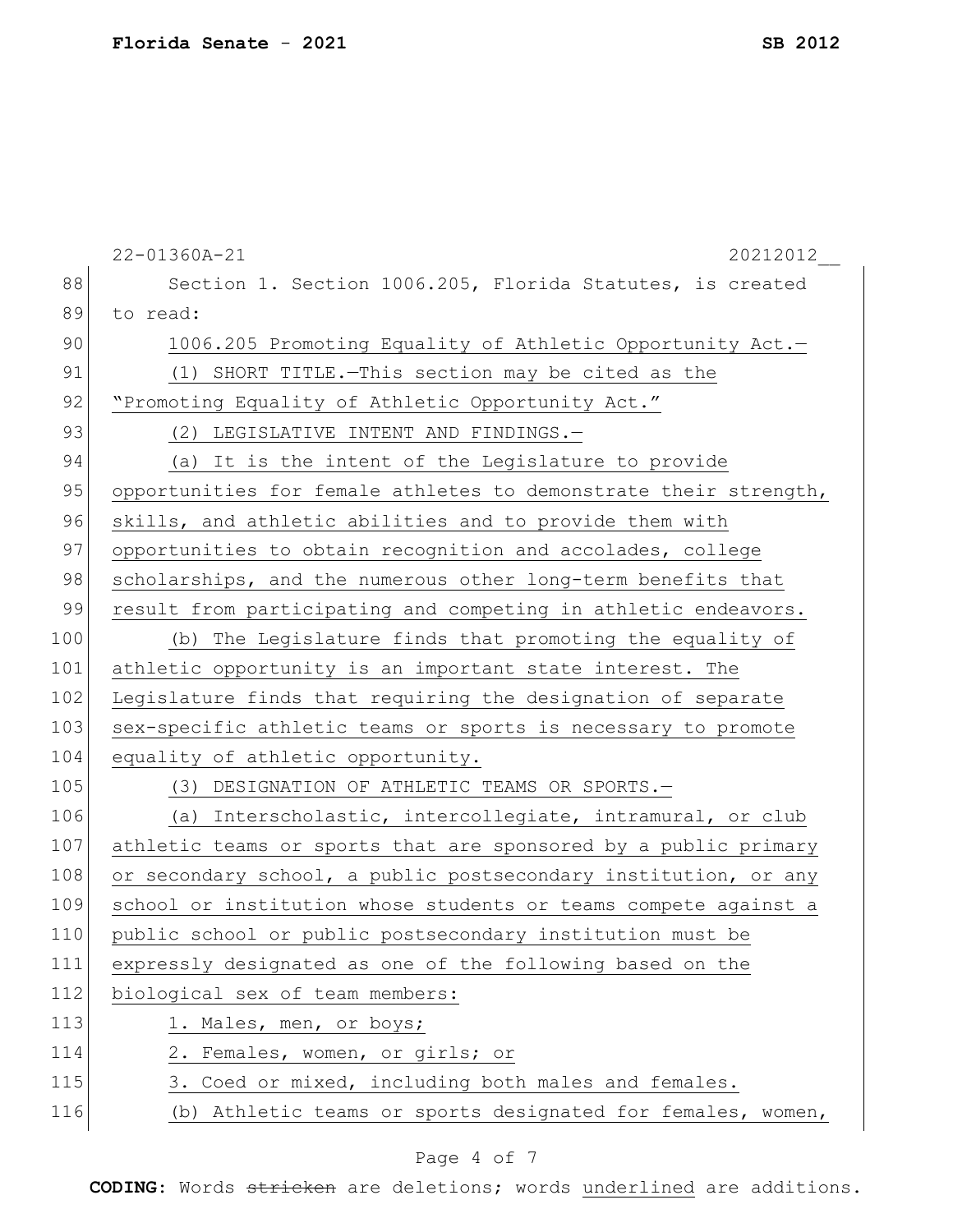| 117<br>or girls may not be open to students of the male sex.<br>118<br>(c) Persons who transition from male to female are eligible<br>119<br>to compete in the female category if all of the following<br>120<br>conditions are met:<br>121<br>1. The student has declared a female gender identity to her<br>122<br>school or institution.<br>123<br>2. The student demonstrates that her total testosterone<br>124<br>level in serum has been below 10 nmol/L for at least 12 months |  |
|----------------------------------------------------------------------------------------------------------------------------------------------------------------------------------------------------------------------------------------------------------------------------------------------------------------------------------------------------------------------------------------------------------------------------------------------------------------------------------------|--|
|                                                                                                                                                                                                                                                                                                                                                                                                                                                                                        |  |
|                                                                                                                                                                                                                                                                                                                                                                                                                                                                                        |  |
|                                                                                                                                                                                                                                                                                                                                                                                                                                                                                        |  |
|                                                                                                                                                                                                                                                                                                                                                                                                                                                                                        |  |
|                                                                                                                                                                                                                                                                                                                                                                                                                                                                                        |  |
|                                                                                                                                                                                                                                                                                                                                                                                                                                                                                        |  |
|                                                                                                                                                                                                                                                                                                                                                                                                                                                                                        |  |
|                                                                                                                                                                                                                                                                                                                                                                                                                                                                                        |  |
| 125<br>before her first competition and monthly throughout the period                                                                                                                                                                                                                                                                                                                                                                                                                  |  |
| 126<br>of desired eligibility to compete in the female category.                                                                                                                                                                                                                                                                                                                                                                                                                       |  |
| 127<br>3. The student's total testosterone level in serum must                                                                                                                                                                                                                                                                                                                                                                                                                         |  |
| 128<br>remain below 10 nmol/L throughout the period of desired                                                                                                                                                                                                                                                                                                                                                                                                                         |  |
| 129<br>eligibility to compete in the female category.                                                                                                                                                                                                                                                                                                                                                                                                                                  |  |
| 130                                                                                                                                                                                                                                                                                                                                                                                                                                                                                    |  |
| 131<br>A student that fails to comply with the requirements of                                                                                                                                                                                                                                                                                                                                                                                                                         |  |
| 132<br>subparagraphs 2. or 3. must be suspended from female competition                                                                                                                                                                                                                                                                                                                                                                                                                |  |
| 133<br>for 12 months.                                                                                                                                                                                                                                                                                                                                                                                                                                                                  |  |
| 134<br>(d) The Board of Governors of the State University System                                                                                                                                                                                                                                                                                                                                                                                                                       |  |
| 135<br>shall adopt regulations, and the State Board of Education shall                                                                                                                                                                                                                                                                                                                                                                                                                 |  |
| 136<br>adopt rules, regarding the receipt and timely resolution of                                                                                                                                                                                                                                                                                                                                                                                                                     |  |
| 137<br>disputes by schools and institutions, consistent with this                                                                                                                                                                                                                                                                                                                                                                                                                      |  |
| 138<br>subsection.                                                                                                                                                                                                                                                                                                                                                                                                                                                                     |  |
| 139<br>(4) PROTECTION FOR EDUCATIONAL INSTITUTIONS. A governmental                                                                                                                                                                                                                                                                                                                                                                                                                     |  |
| entity, licensing or accrediting organization, or an athletic<br>140                                                                                                                                                                                                                                                                                                                                                                                                                   |  |
| association or organization may not entertain a complaint, open<br>141                                                                                                                                                                                                                                                                                                                                                                                                                 |  |
| 142<br>an investigation, or take any other adverse action against any                                                                                                                                                                                                                                                                                                                                                                                                                  |  |
| 143<br>school or public postsecondary institution in this state for                                                                                                                                                                                                                                                                                                                                                                                                                    |  |
| 144<br>maintaining separate interscholastic, intercollegiate,                                                                                                                                                                                                                                                                                                                                                                                                                          |  |
| 145<br>intramural, or club athletic teams or sports for students of the                                                                                                                                                                                                                                                                                                                                                                                                                |  |

# Page 5 of 7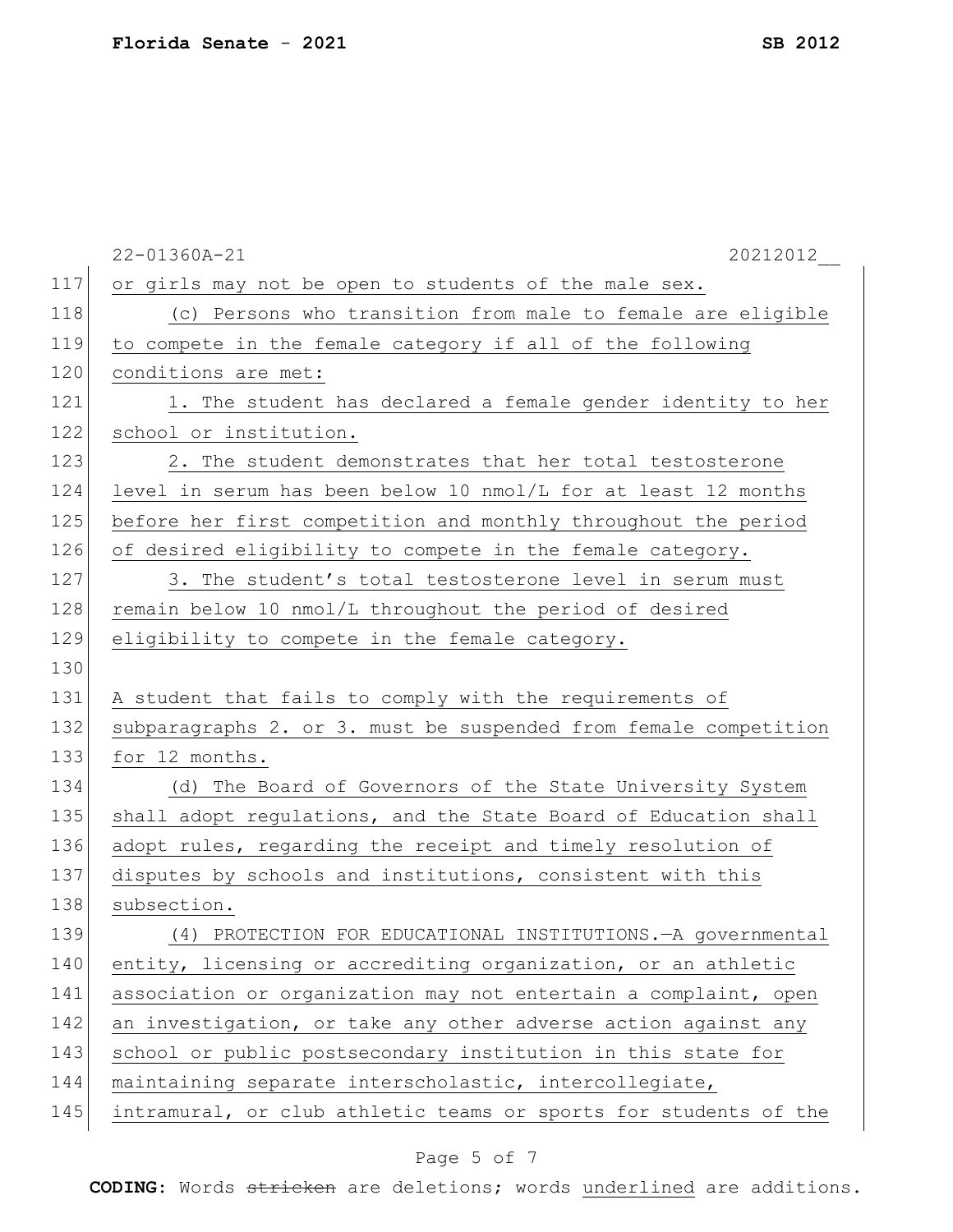|     | 20212012<br>22-01360A-21                                         |
|-----|------------------------------------------------------------------|
| 146 | female sex.                                                      |
| 147 | (5) CAUSE OF ACTION; CIVIL REMEDIES.-                            |
| 148 | (a) Any student who is deprived of an athletic opportunity       |
| 149 | or suffers any direct or indirect harm as a result of a          |
| 150 | violation of this section has a private cause of action for      |
| 151 | injunctive relief, damages, and any other relief available under |
| 152 | law against the school or public postsecondary institution.      |
| 153 | (b) Any student who is subject to retaliation or other           |
| 154 | adverse action by a school, a public postsecondary institution,  |
| 155 | or an athletic association or organization as a result of        |
| 156 | reporting a violation of this section to an employee or a        |
| 157 | representative of the school, institution, or athletic           |
| 158 | association or organization, or to any state or federal agency   |
| 159 | with oversight of schools or public postsecondary institutions   |
| 160 | in this state, has a private cause of action for injunctive      |
| 161 | relief, damages, and any other relief available under law        |
| 162 | against the school, institution, or athletic association or      |
| 163 | organization.                                                    |
| 164 | (c) Any public school or public postsecondary institution        |
| 165 | that suffers any direct or indirect harm as a result of a        |
| 166 | violation of this section shall have a private cause of action   |
| 167 | for injunctive relief, damages, and any other relief available   |
| 168 | under law against the governmental entity, licensing or          |
| 169 | accrediting organization, or athletic association or             |
| 170 | organization.                                                    |
| 171 | (d) A civil action brought under this section must be            |
| 172 | initiated within 2 years after the alleged harm occurred.        |
| 173 | Persons or organizations who prevail on a claim brought under    |
| 174 | this section are entitled to monetary damages, including for any |
|     | Page 6 of 7                                                      |